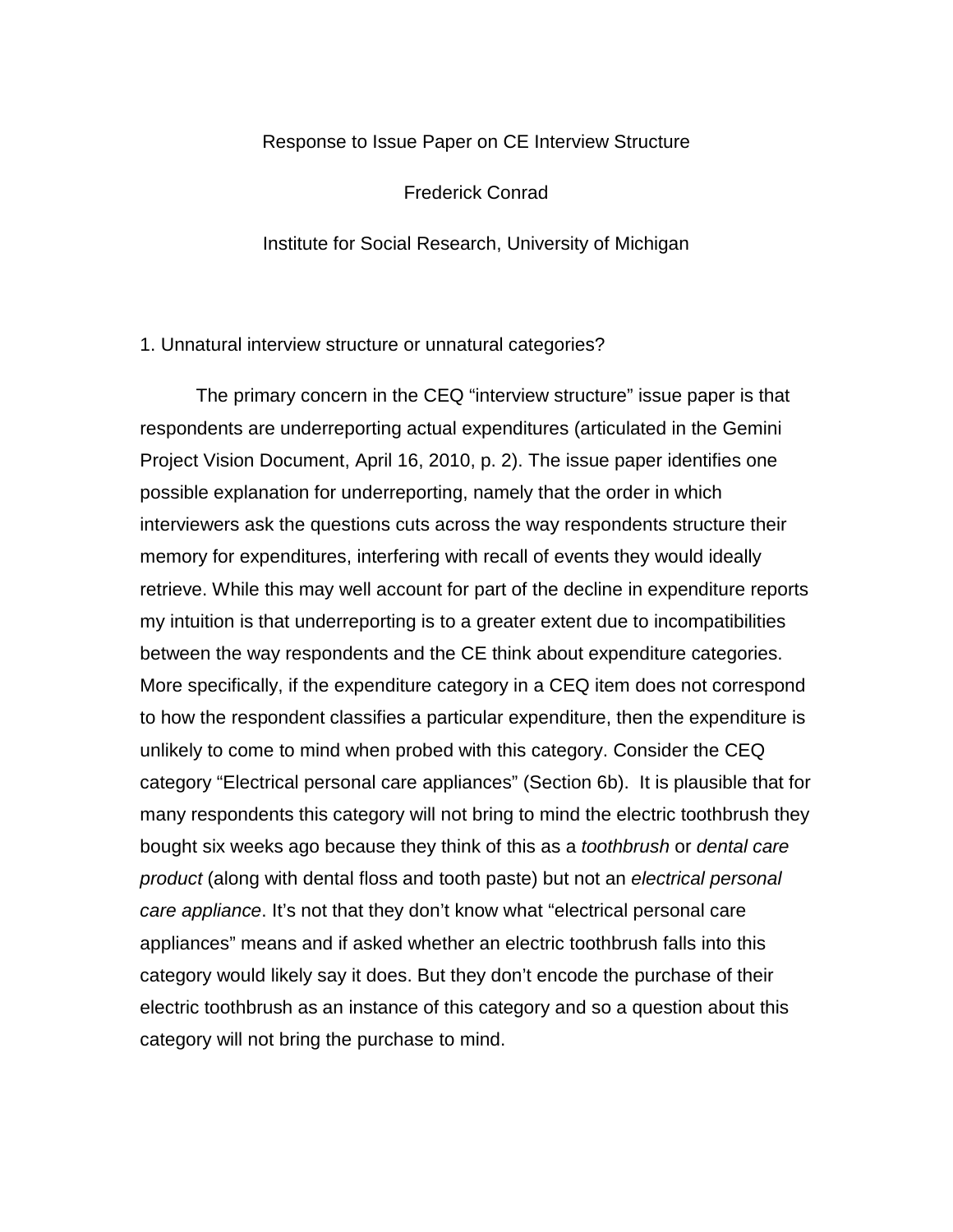When I was at BLS, I conducted a laboratory study to test this idea with Norman Brown from the University of Alberta and Monica Dashen from BLS (Conrad, Brown & Dashen, 2004). In these experiments, we presented participants a series of ordinary nouns (e.g., "chair," "rose," "blood," "Detroit," etc.), one at a time, and instructed them to study the words to answer "some questions" about them later. The nature of these questions was intentionally left vague to encourage ordinary encoding processes. The questions they were subsequently asked concerned the frequency of study words that were either members of taxonomic categories such as "furniture," "flowers," "body parts," "cities," etc. or that contained certain properties, e.g., "wooden," "red," "large," "slippery," etc. The idea behind the experiments was that people spontaneously classify words – or events – as instances of certain "natural" categories but do not typically classify them into other types of "unnatural" categories. We reasoned that when presented with *chair*, people naturally think of the taxonomic category to which chairs belong – *furniture* – but not properties of chairs such as that they are often *wooden*. In the example above, the natural category for an electric toothbrush might be *dental care products* and an unnatural category might be the one used in the CEQ, *electric personal care products*.

In one of our experiments, we tested three groups of participants: the *taxonomic* group was asked for frequencies of taxonomic categories like furniture, the *implicit property* group was asked for frequencies of highly associated properties, and the *explicit property* group studied the words on which they would later be tested along with their properties (e.g., Wooden-Chair) and were then asked to report property frequencies.

We observed substantially more accurate frequency reports for the taxonomic than implicit property group; both groups underestimated actual frequency but the error was much larger for the implicit property group (see Figure 1). Participants who were asked about the frequency of taxonomic categories tended to use recall-and-count (or enumeration) strategies but those asked about properties were unable to recall and count, instead attempting to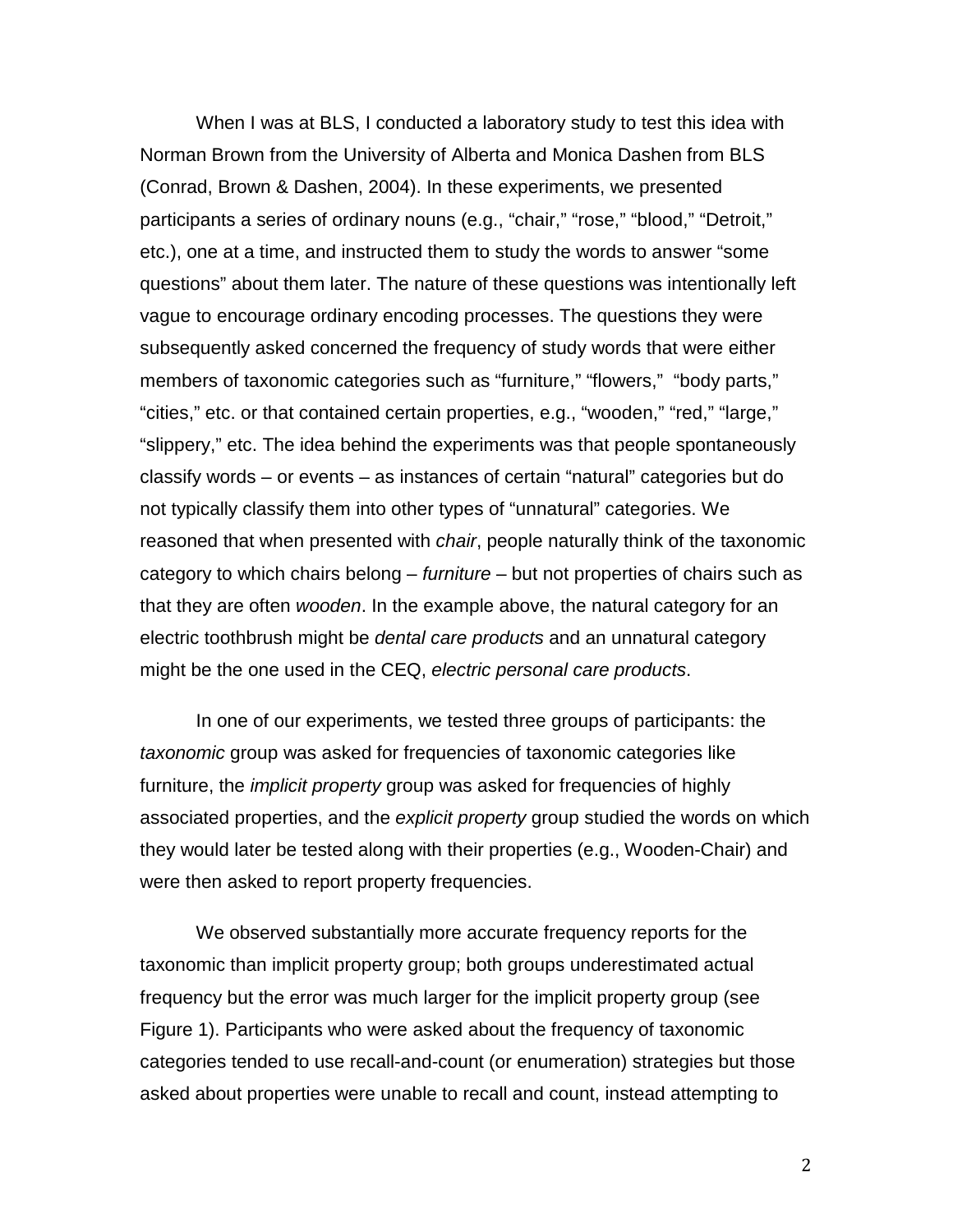generate instances that contained the property and then checking whether they remember any of these words from the study phase of the experiment. This is a very ineffectual approach as it is unlikely they will generate all of the instances containing a particular property, especially for the higher frequency properties. Moreover, the taxonomic group also developed impressions of relative frequency (e.g., more pieces of furniture than animals) but the property group did not, severely restricting the range of estimation strategies they could use.



Figure 1. Actual versus reported frequency of implicit properties, explicit properties, and taxonomic categories, Conrad, Brown & Dashen, 2004.

The explicit property group performed much like the taxonomic group. Their frequency estimates were as accurate as were those for the taxonomic category group, and participants were able to recall and count items that shared a property much like they did for taxonomic categories. The fact that properties – not typically encoded with the event – can serve as effective retrieval cues when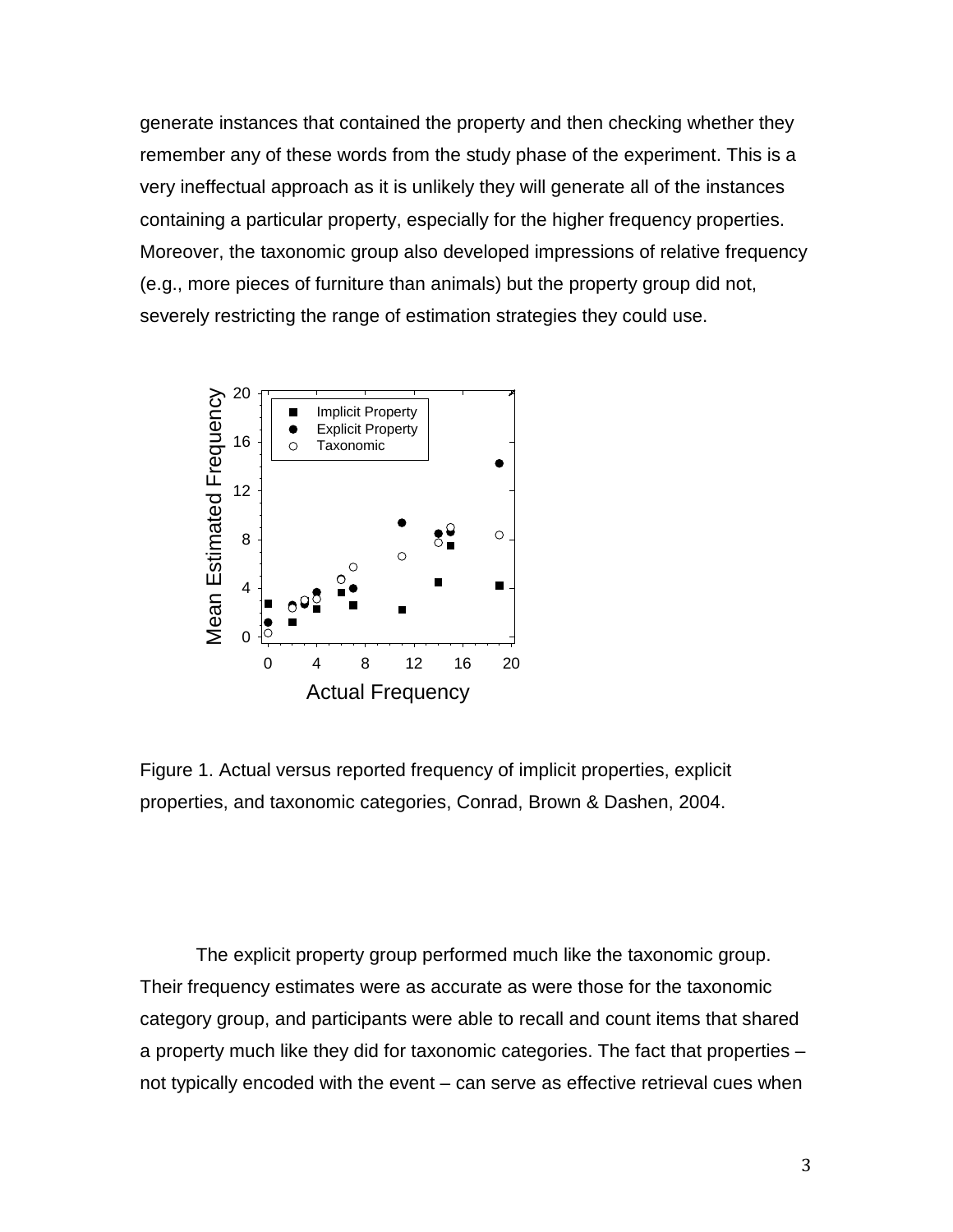they are made an explicit part of to-be-recalled event suggests that, in principle, CE respondents might be sensitized to the CE category structure in a way that would lead them to think about an electric toothbrush as an electronic personal care product at the time of purchase. The problem is that the amount of training required to accomplish this for the many categories within each of the twenty sections of the questionnaire would be massive, perhaps unreasonably so. But over multiple waves of the survey, it might be possible to teach respondents to organize purchases according to CE categories at the time they engage in those purchases. The literature on "memory improvement"– which is essentially the activity CE would want respondents to engage in – instructs respondents to actively organize while filing experiences in long term memory. Consider this observation from Cermak (1975): "The person who organizes information as he learns it, who puts it into a proper niche in long term memory, is more likely to locate it when he wants it than is the person who does not take the time to organize as he learns" (p. 41).

It is conceivable that the longitudinal structure of the CE might make a "memory improvement" intervention possible. By training respondents in the first interview how to think about their purchases at the time of purchase, and reminding them of this in each interview, respondents may be more likely to report purchases they would overlook without this kind of training. The training might be focused on those CE categories which lab tests, as in the experiment described above, indicate are particularly unlikely to come to mind at the time of purchase. If this is effective, it could help ease the underreporting problems referred to in the interview structure issue paper.

The general lesson is that categories that make sense for theoretical or analytic reasons (as presumably is the case for the CE category structure) may not be in the forefront of respondents' minds while they are purchasing products from those categories. If respondents do not classify an event as an instance of the appropriate CE category when it occurs, they will be unlikely to encode the category as part of the event; the result is that their recall for the event will be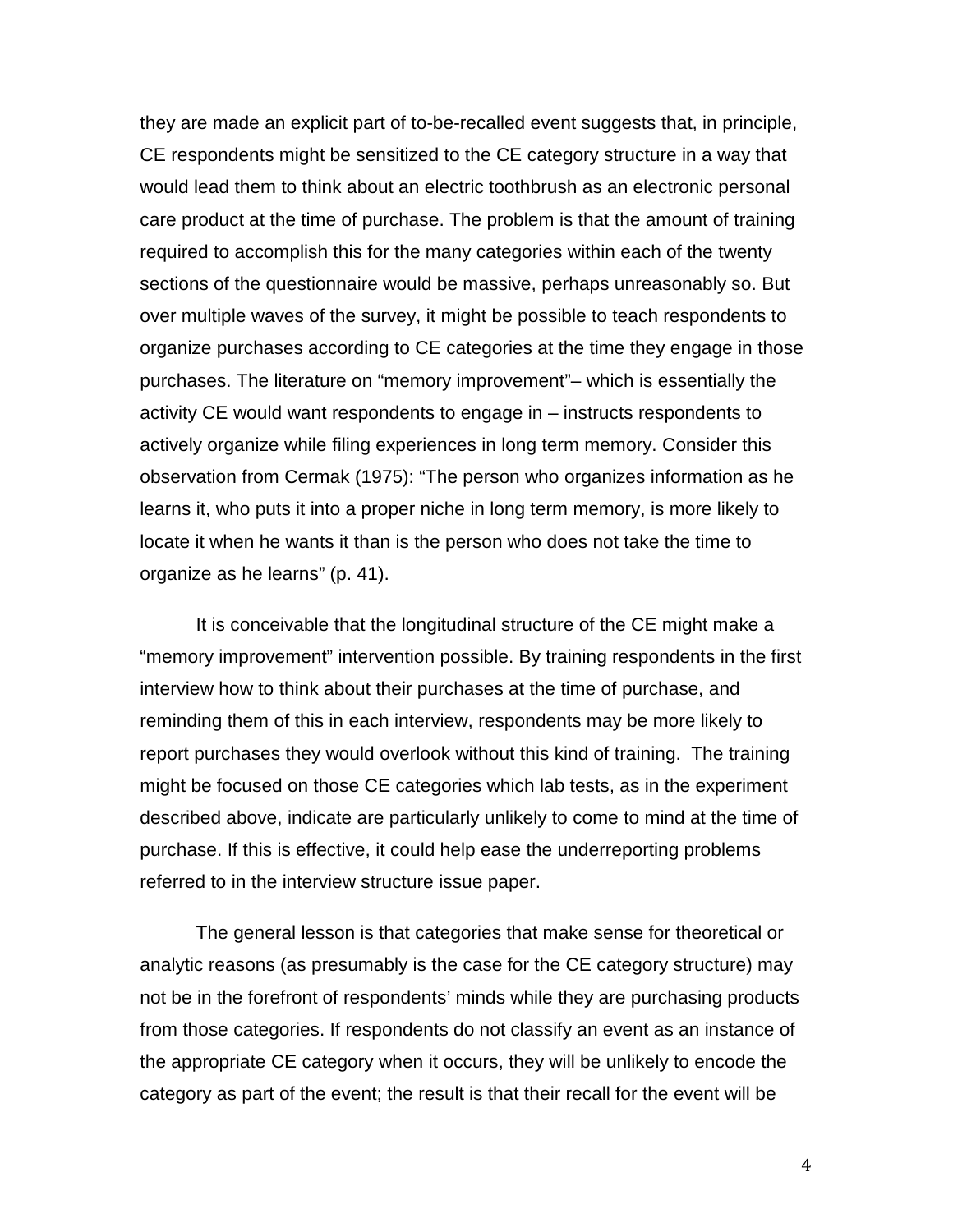poor when a CE interviewer asks about that category. But calling their attention to an alternative categorization approach might help.

## 2. Interview structure and recall

The discussion so far suggests that aligning the way respondents and the survey sponsors encode and classify purchases is the critical step in improving recall. The implication is that there is little that can be done at the time of recall (the interview) if there is misalignment at the time of encoding. Nonetheless, there may be interview sequences that will help respondents recover expenditure memories they might not report when probed under the current approach with a CE category. One approach that might hold promise is to encourage respondents to recall the context in which they might have made purchases, e.g., online, on the telephone, by mail, in drive-through retail outlets, in convenience stores, in enclosed malls, etc., and if they can recall any purchases in a particular context the interviewer (or a coder, after the fact) classifies the individual purchases into CE categories. For example, a respondent might indicate she has in fact made numerous online purchases and when probed she reports books, computer hardware, cell phone service, plane tickets and cosmetic surgery. Note it is the purchase context and not the consumption context that matters.

The theoretical basis for this proposal is the *encoding specificity* notion (Tulving and Thomson, 1973; Watkins and Tulving, 1975). In essence Tulving and his colleagues demonstrated that recall is superior when the context at the time of recall matches that at the time of encoding. In fact, they demonstrated that under these conditions, recall is superior to recognition when the context does not match – and recall is almost never better than recognition! This had been demonstrated in many ways. Godden and Baddeley (1975) report a compelling demonstation in which deep-sea divers learn material under water and on land. When tested in the same context in which they learned the material their recall was superior to when the encoding and test contexts differed.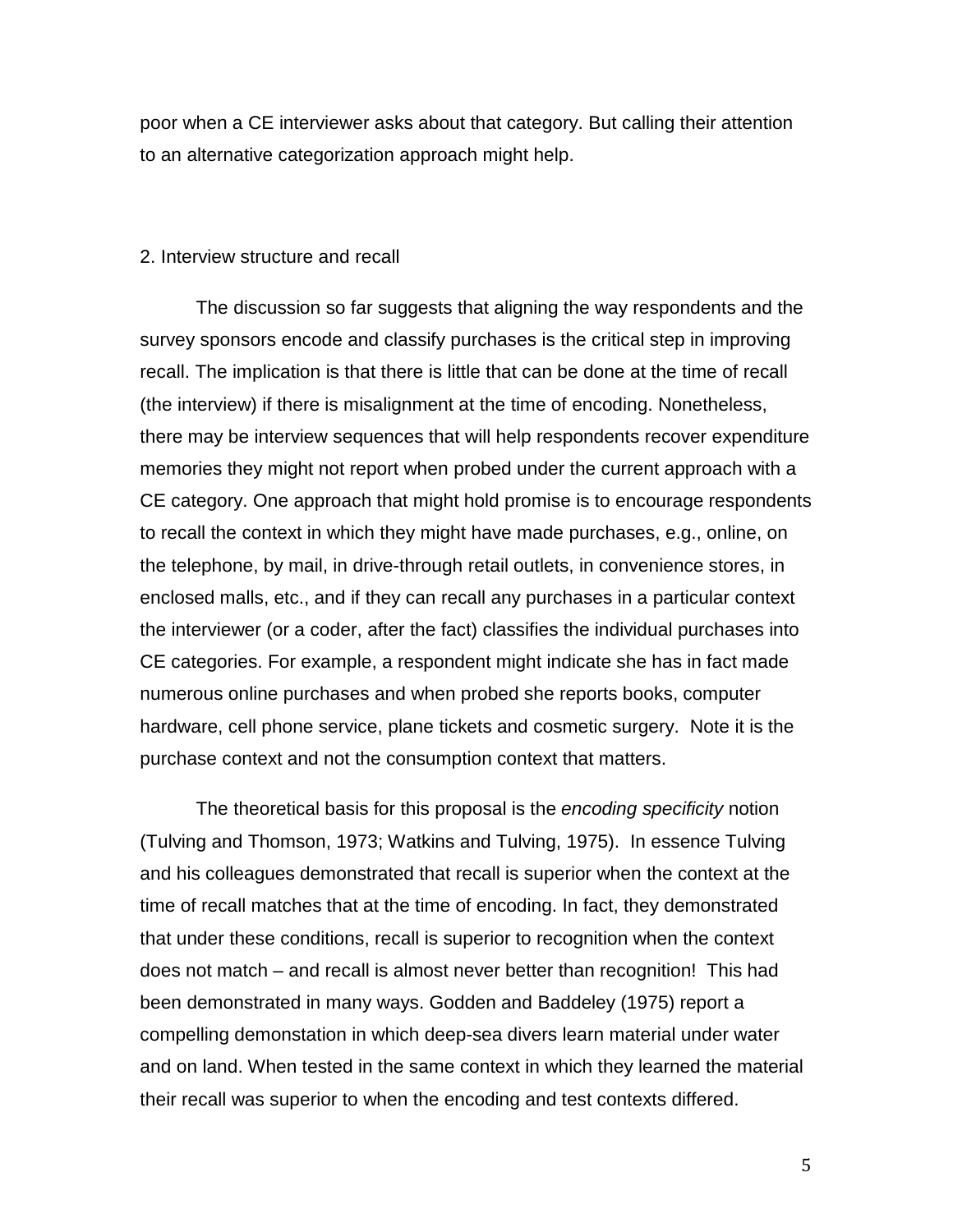This idea has been applied to memory improvement in what is known as *context reinstatement*. The idea is that if people can bring to mind the circumstances in which they experienced an event then, to some degree, they can match the context when trying to recall aspects of the event. Context reinstatement is used to collect evidence from eyewitnesses of crimes and accidents, one method in a collection of memory enhancers known as "cognitive interviewing" – not to confused with the questionnaire pretesting method of the same name. In addition to context reinstatement, cognitive interviewing (CI) consists of varied recall order, changing physical perspective when recalling, and recalling everything that comes to mind. This combination of techniques has been shown in numerous studies to improve memory performance relative to free recall (see, for example, Bekerian & Dennett, 1993, Geiselman et al. 1986) but the combination of context reinstatement and recalling everything seems to be the locus of the "CI superiority" (Milne & Bull, 2002). Note that the method is not always entirely effective: in the Milne and Bull study, the combination of context reinstatement and recall everything led to better recall than any one technique alone but it did not lead to better recall than in a free recall control condition.

The main difference between CI context reinstatement and the approach I envision for the CE is that in the former, the eyewitness is asked about a particular event, such as a crime, and generates the context but in the latter the context – not a particular event – is provided to the respondent. It might be the case that the contexts need to be presented at a finer level of detail than in the examples above, e.g., online purchases that involved shipping a physical product versus online purchases of an online product or online purchases of an offline service. If there are many instances of a context, e.g., the respondent shops at several enclosed malls, then he or she might be asked to enumerate those malls and then be queried about his purchases at each of them.

Note that this has some of the character of the Event History Calendar (EHC) in that it recalled context stimulates subsequent recall. In the case of the EHC, the events that respondents retrieve from one life theme (e.g.,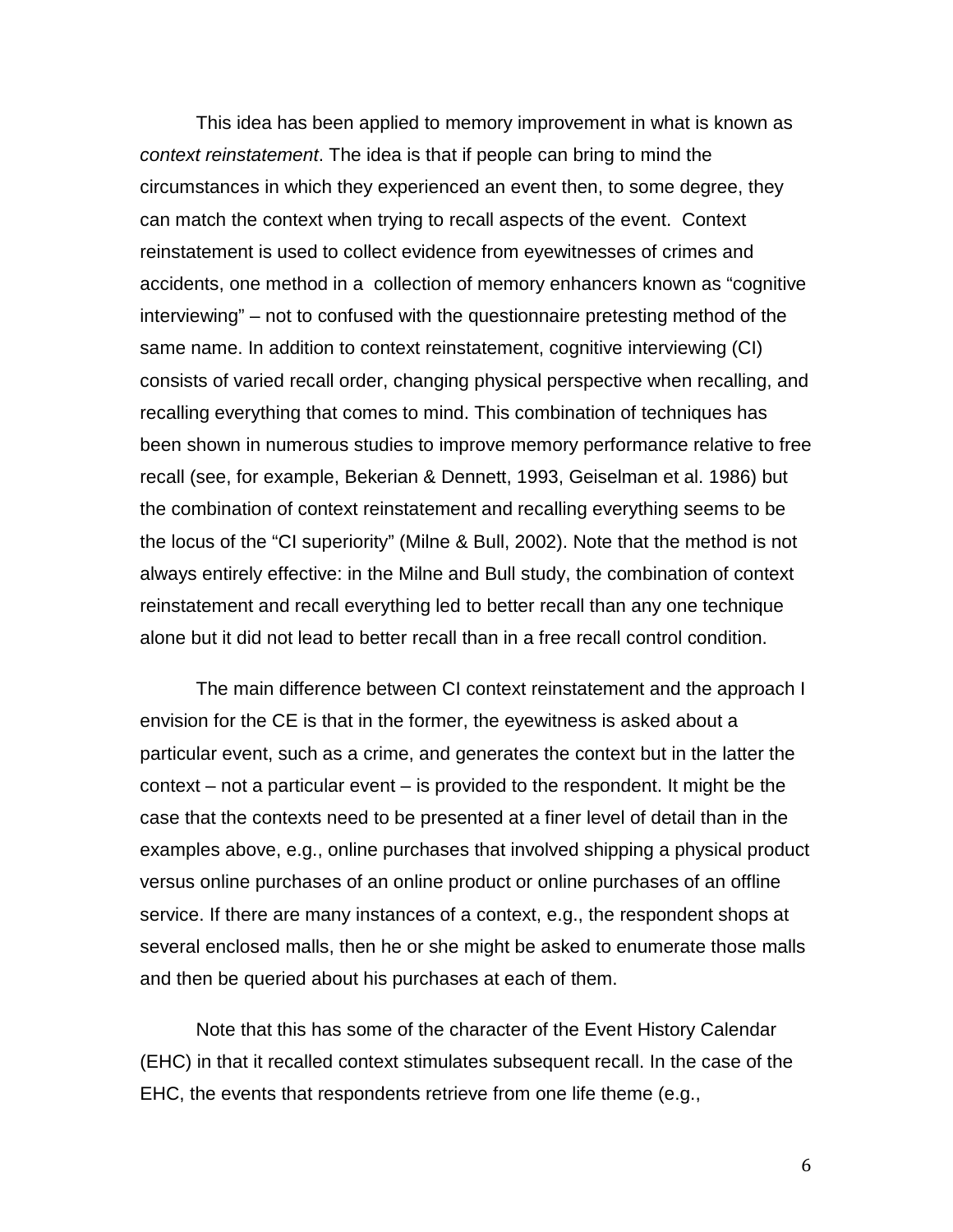employment) serve as context for the recall of events in another (e.g., residential moves) and so stimulate recall relative to performance without that context. Belli (1998) refers to this as "parallel retrieval" (p. 391) because the thematic narratives are parallel, i.e., run concurrently to one another. In the approach I am proposing the interviewer provides the context to respondents but the mechanism – recalled information providing context that can stimulate recall – is essentially the same. An important distinction is that the kinds of events whose recall seems to be promoted by the EHC approach tend to be extended over time – narratives – whereas most purchase events are more temporally discrete.

This approach might only be used to supplement the current CE interview procedure for those CE categories where underreporting seems most severe, i.e., the interviewer would ask only about purchase contexts in which the most products that are most underreported are purchased. These products and their associated purchase contexts could be established in a dedicated study that would be part of the research program I alluded to above. Whatever purchase contexts are ultimately presented to respondents, the interview would be structured by context, not category, and after respondents were sure they had nothing else to report for one context the interviewer would advance to the next, possibly iterating through a set of context instances provided by the respondent.

The approach I am proposing is not inherently ordered but the list of purchase contexts must be presented in some order, i.e., it is not structure-free. Certainly, if recalling an event in one purchase context reminds the respondent of an event in another purchase context, this should be accommodated – and I discuss some of the interface design issues that might help support this below. For example, if recalling an online expenditure for a book reminds the respondent of a book purchase in a brick and mortar bookstore, he or she should be able to report the related purchase at that point. My intuition is that in the interest of completeness, it would be wise to return to the original context – online purchases – before shifting to the context of the "reminded purchase" – physical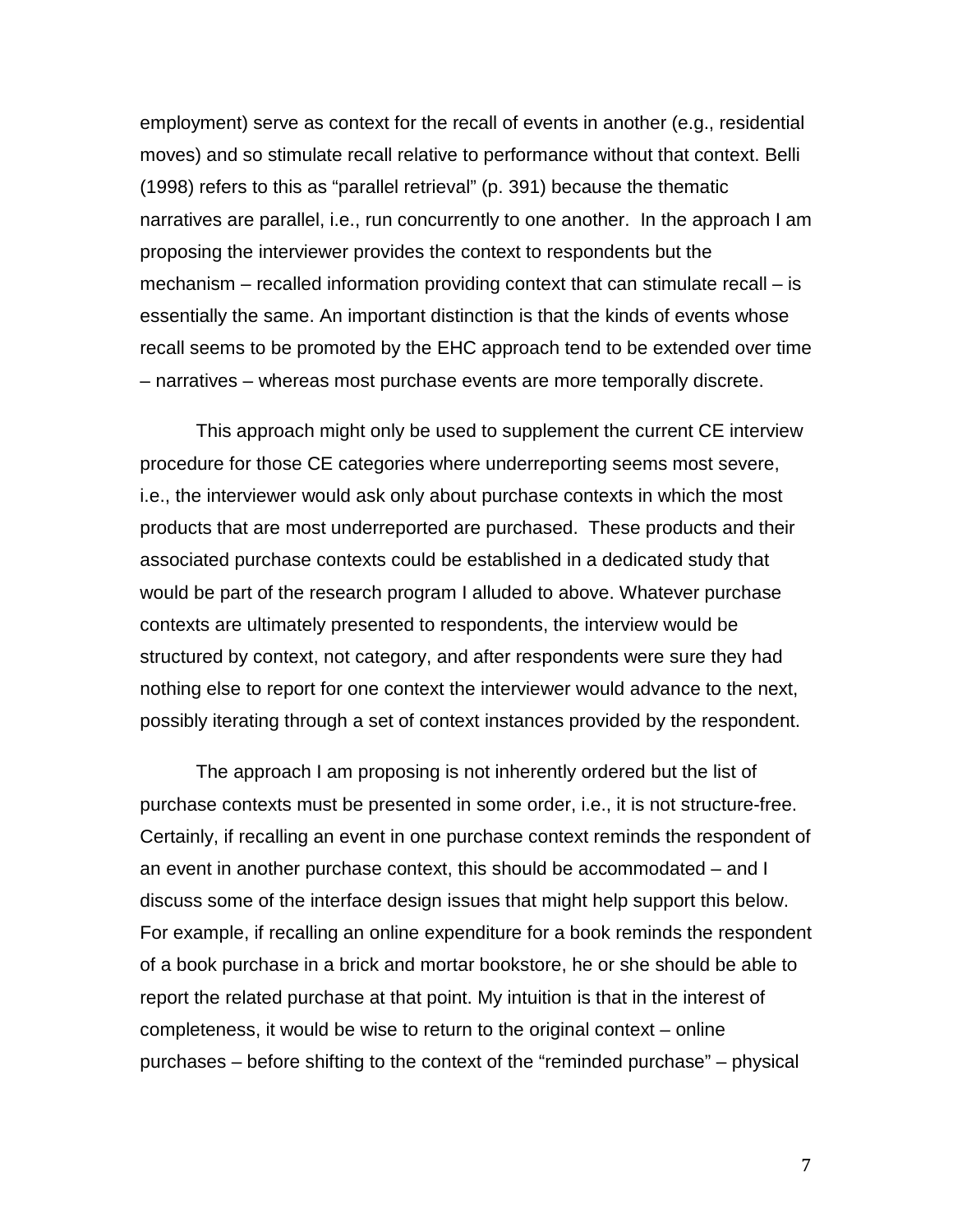stores – but this is an empirical question that can be evaluated as part of a comprehensive evaluation of the approach.

## 3. Flexible data entry

I cannot think of a good reason to impose a rigid order on data collection, although I suspect that most respondents will respond in the order the questions are asked. I am not terribly concerned about question order effects – differential context effects – as alluded to on p. 1 of the issue paper. Generally, these effects concern information activated by an earlier question that is incorporated into the answer for a later question (assimilation effects) but is only available if that earlier question is asked. But it's hard to see how asking about *home furnishings* before *clothing* for one respondent and in the reverse order for another introduces measurement error if the different orders result from different self-generated reminders during the recall process. So it makes sense to accommodate respondents' preference to report on one category – or context in the approach I have proposed – by allowing the interviewer to enter data in whatever order respondents happen to provide them.

The issue paper suggests that current CAPI software is not capable of supporting the kind of flexibility that would be required for interviewers to enter data in whatever order respondents produce it (p. 4-5). This may well be so, but CAPI software probably does not represent the state of the art in user interface design. Other interface design techniques may help with provide the flexibility to allow interviewers to shift capture unstructured recall as it occurs. A user interface that displays the questionnaire structure as an network would allow an interviewer to click or preferably touch a node corresponding to a section of the questionnaire and expand the section with a single action. This should allow rapid shifting from one section to another.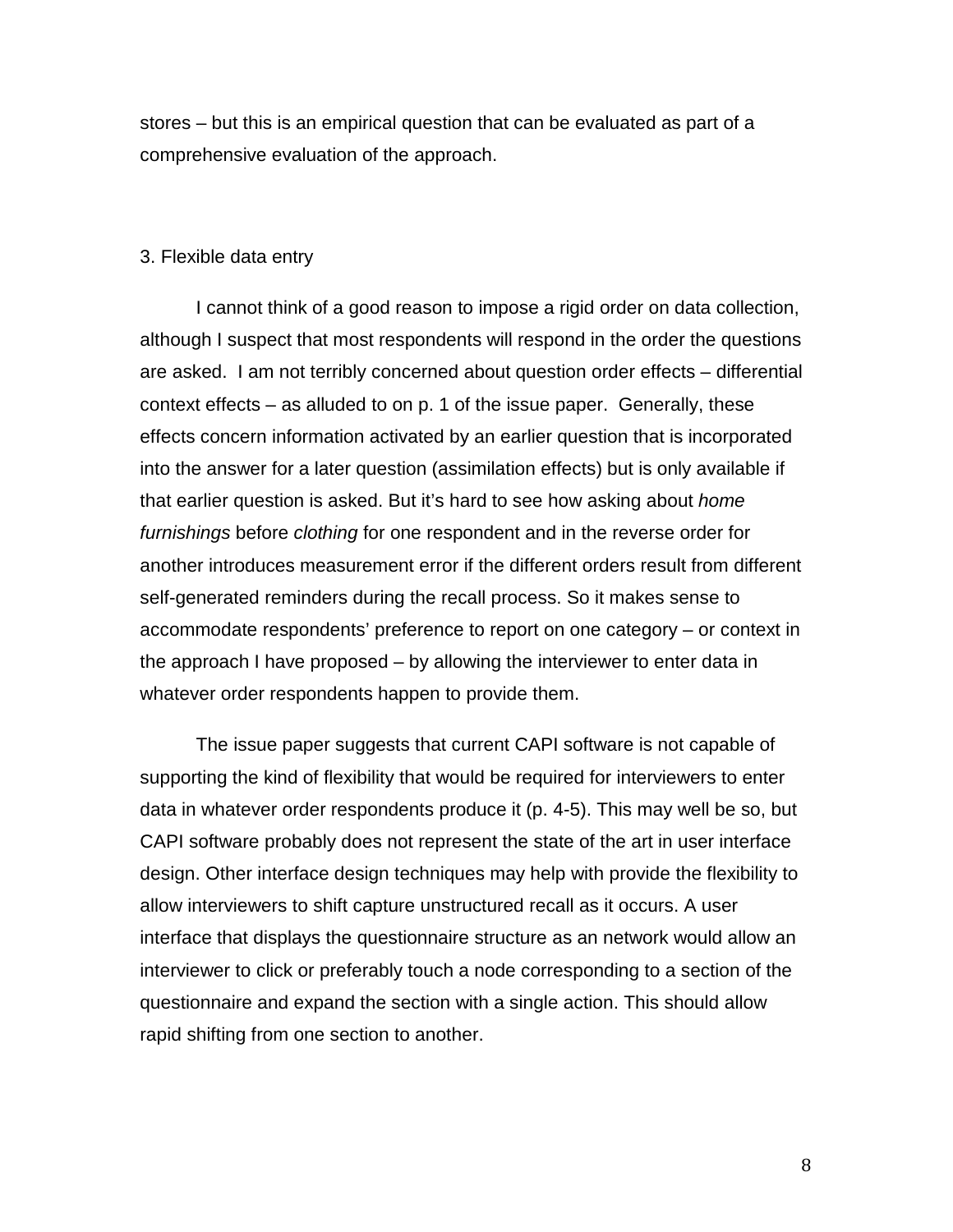Multimodal interfaces may also help the interviewer keep up with a respondent's unstructured recall. For example, one can imagine that if a respondent recalls a purchase from a category (or context) about which the interviewer is not currently asking, rather than jumping to the appropriate section of the questionnaire the interviewer might create an on-screen note using a stylus or finger, analogous to the paper notes they apparently use in practice (issue paper, p. 2). The interface could be designed so that these input devices would "grab" control from the primary entry mode – presumably a keyboard, whether physical or virtual – and allow the interviewer to enter text into a "note field." The note field could be designed to promote integration with the rest of the questionnaire by allowing the interviewer to enter key attributes such as the category to which they believe the recalled expenditure belongs, the outlet at which it was purchased, when it was purchased, etc. Or one can imagine the interviewer speaking the note discretely while the respondent is engaged in recall and designing the system to both capture and recognize the speech, integrating it as it would the handwritten note.

Proponents of multimodal interfaces argue that they allow more natural interaction than is possible with a single input mode and a single display medium. For example, Oviatt and her colleagues (Oviatt and VanGent, 1996; Oviatt and Olson, 1994) observed that users of a multimodal dialog system switched between pen (stylus) and speech primarily to contrast a new discourse contribution to a previous one in resolving communication errors. Johnston, et al. (2002), reports on a system that helps users obtain information about the services and establishments in particular cities that presents the information graphically (maps), textually and using speech output; users enter their queries by speaking, pointing, writing, typing and gesturing with a stylus (e.g., circling an area on a map). Findings by Oviatt and her colleagues and Johnston and his suggest that users find value in multimodal options that could potentially improve system performance. Johnston (2007) argues that multimodal survey interfaces are attractive because they are inherently natural, and support the routine human practice of combining speech with pointing, gestures and facial expressions, and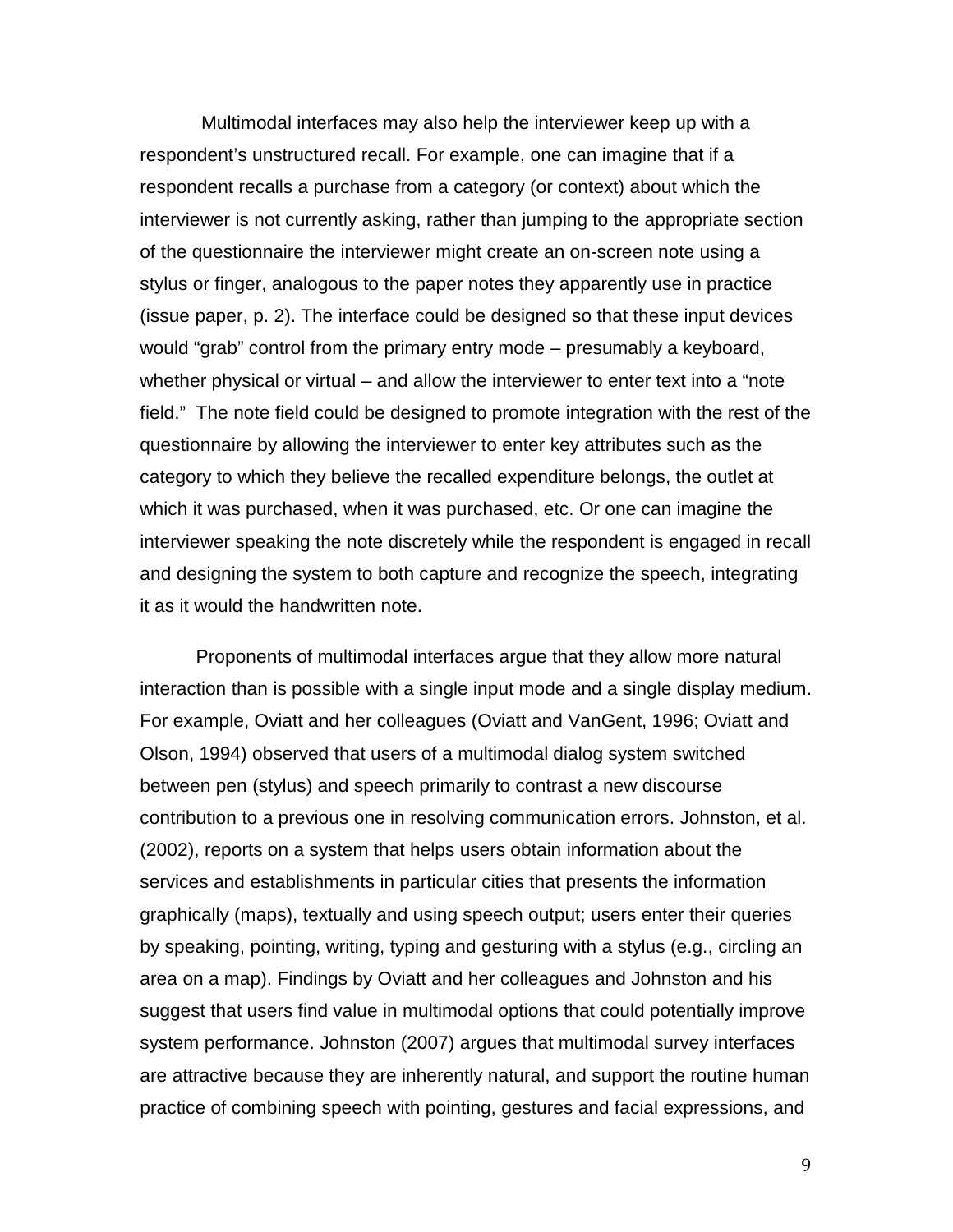enable users to choose whatever combination of modes seems most appropriate at any moment.

## 4. Conversational interviewing

The issue paper speaks about conversational interviewing at several points, in particular the work Michael Schober and I have carried out to explore the costs and benefits of allowing interviewers to assure respondents understand questions as intended by using whatever words they deem necessary to explain the survey concepts (e.g., Schober & Conrad, 1997; Conrad & Schober, 2000). There may be a role for this approach in the CE but I believe the way it has been described somewhat mischaracterizes this role. While the technique encourages interviewers to use whatever words seem appropriate for the respondent and the situation, we have said very little about question order. The point of allowing interviewers to choose their words was to help them explain the intentions behind survey concepts; some respondents will require different wording to reach the same interpretation and the same wording may lead to different interpretations given respondents' backgrounds and beliefs and assumptions. In all of our studies, conversational interviewing led to substantially more accurate responses than interviews that strictly scripted the questions and prevented clarification, i.e., standardized interviews. But the questions were always read in a fixed order. The approach is simply not about flexible interview order.

As pointed out in the issue paper, conversational interviewing takes more time than strictly standardized interviews. The reason is that it allows interviewers to clarify question meaning, either when respondents express confusion or interviewers believe the respondent needs clarification, and clarification takes time not. So it's really a matter of the number of words spoken in the interview, primarily by the interviewer. There could in fact be a temporal cost in adopting the purchase-context-instead-of-purchase-category approach I have proposed above. First if respondents recall events that they don't recall under the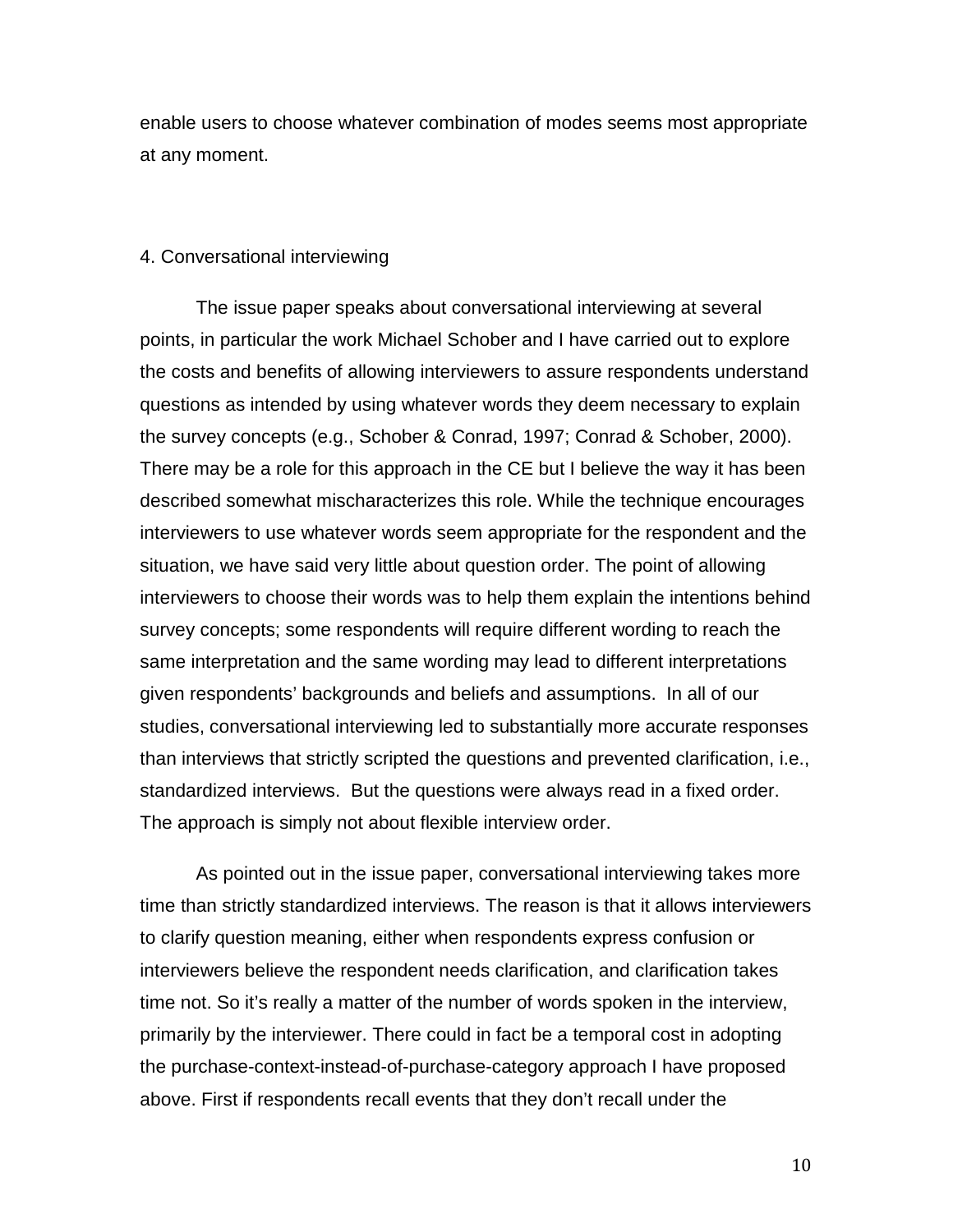conventional approach, this will take more time. In addition, there might be a cost in following respondents' unstructured recall – even with appropriately designed user interfaces – because it is likely some of the expenditures that the respondent is reminded will be out of scope for the CE and so in effect a waste of time. As with conversational interviewing, the tradeoff that practitioners must weigh is improved data quality versus increased cost.

5. Research program

At several points in the above discussion, I have suggested that decision require empirically based guidance. What follows is the start of a list of research issues that will need to be addressed if this approach is to be workable:

- 1. Does context reinstatement, i.e., asking about any expenditures in general types of purchase contexts instead of product categories, help respondents recover purchase events that do not come to mind when they are probed with CE categories?
- 2. What CE products are most underestimated under the current approach? In what contexts are they most likely to be purchased?
- 3. What are the temporal costs of following respondents' unstructured recall? Can interviewers do this effectively in real time with training and a good interface design without affecting respondents' recall.?
- 4. User interfaces to promote flexible data entry in noisy tasks: what are effective combinations of input devices/modes for an unstructured verbal task?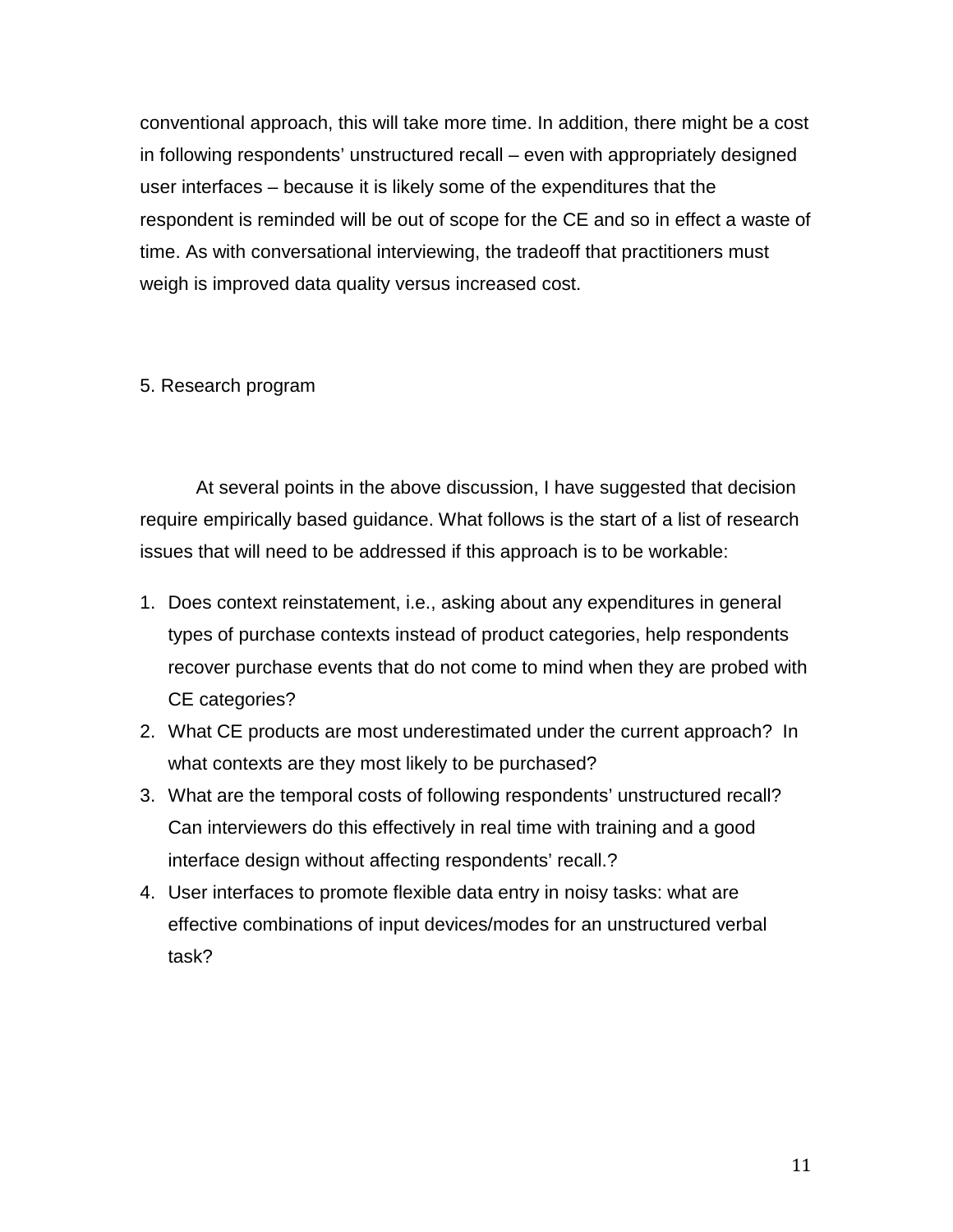References

- Bekerian D.A. & Dennett, J.L. (1993(. The cognitive interview technique: Reviving the issues. *Applied Cognitive Psychology, 7*, 275–297.
- Belli, R. F. (1998). The structure of autobiographical memory and the event history calendar: Potential improvements in the quality of retrospective reports in surveys. Me*mory, 6*, 383-406.
- Conrad, F.G., Brown, N.R. & Dashen, M. (2003). Estimating the frequency of events from unnatural categories. *Memory and Cognition, 31*, 552-562
- Geiselman, R.E., Fisher, R.P., MacKinnon, D.P., & Holland, H.L. (1986). Enhancement of eyewitness memory with the cognitive interview. *American Journal of Psychology, 99*, 385–401.
- Godden, D.R. & Baddeley, A.D. (1975). Context dependent memory in two natural environments: On land and under water. *British Journal of Psychology, 66,* 325-331.
- Johnston, M. (2008). Automating the survey interview with dynamic multimodal interfaces. In Conrad, F.G. & Schober, M.F. (Eds.), *Envisioning the survey interview of the future (137-160).* New York: Wiley & Sons.